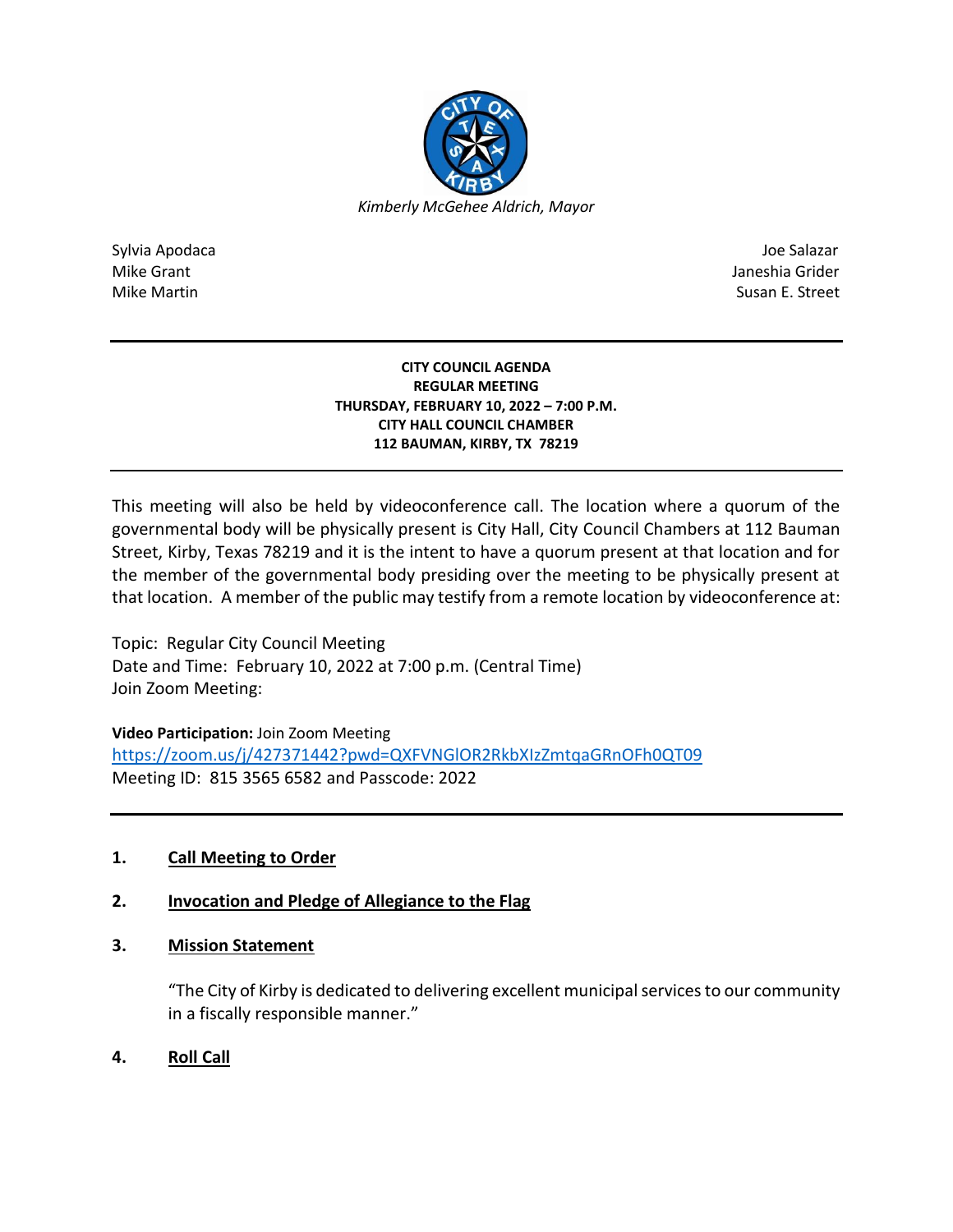## **5. Citizen Participation**

Citizens To Be Heard Is For The City Council To Receive Information On Issues That May Be Of Concern To The Public. Citizens To Be Heard Is Limited To Three (3) Minutes. A Purpose Of The Open Meetings Act Is To Insure That The Public Is Always Given Notice Of The Items That Will Be Discussed By The Council. Should A Member Of The Public Bring An Item To The Council For Which The Subject Was Not Posted On The Agenda For The Meeting, The Council May Receive The Information, But Cannot Discuss Or Act Upon It At The Meeting.

### **6. Consideration Of And Action On Minutes**

- a. Regular Minutes December 16, 2021
- b. Regular Minutes January 13, 2022
- c. Regular Minutes January 27, 2022

### **7. General Discussion And Possible Action**

- a. Discussion And Possible Action To Pay For Council Member Susan Street To Attend A Grant Writing Workshop
- b. Discussion And Direction On Ordinance No. O-2019-865 An Ordinance Of The City Of Kirby, Texas Repealing Existing Chapter 91 Of The Code Of Ordinances And Adopting A New Chapter 91 Entitled "Animals" To Set Out Provisions As To Animals, Including An Animal Shelter, Animal Control Officers, Microchipping, Animal Bites And Animal Care, Spaying And Neutering, Rabies Control, Adoption Of Animals, Fees, Enforcement, And Related Matters, And Setting A Fine Not To Exceed The Amounts Set Out In Section 10.99 Of The Code Of Ordinances For Each Violation
- c. Discussion And Possible Action On The Installation Of A Concrete Bus Stop Pad At Charles Conrad And Old Seguin Road
- d. Discussion And Possible Action On Resolution No. R-2022-743, Calling A General Election On May 7, 2022; For The Purpose Of Electing A Three Council Members; Designating The Polling Places And Directing The Giving Of Notice Of Such Election; And Providing Details Relating To The Holding Of Such Election

Debate y posible adopción de medidas en relación con la resolución No. R-2022- 743, convocando elecciones generales el 7 de mayo de 2022; con el fin de elegir a tres miembros del Consejo; designar los lugares de votación y dirigir el aviso de dicha elección; y proporcionar detalles relacionados con la celebración de dichas elecciones

e. Discussion And Direction On Potential Changes To Ordinance No. O-2018-849 An Ordinance Regulating Signs In The City Of Kirby, Texas.